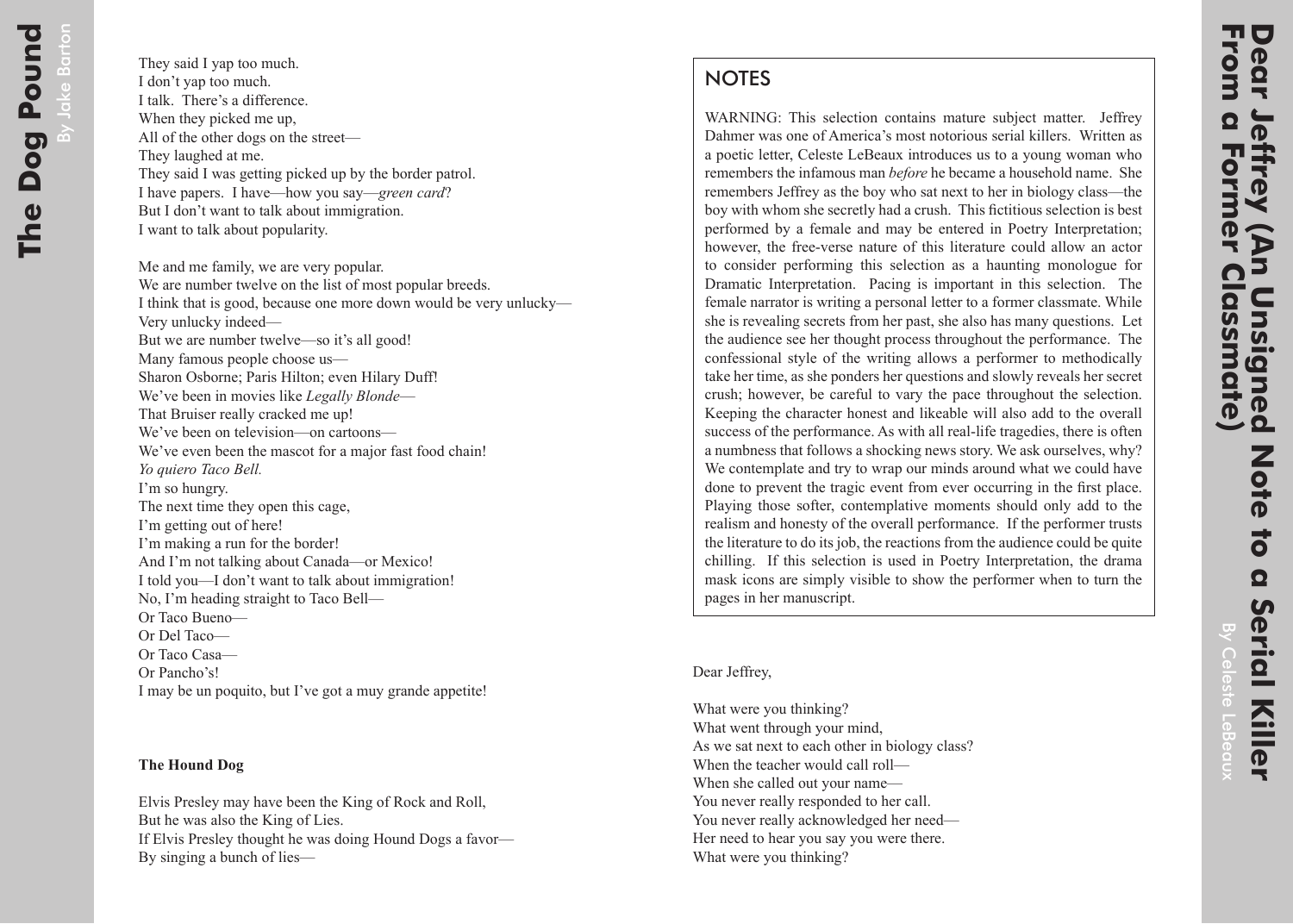What were you thinking, As you stared out that classroom window? Were you searching for Neverland? Did you pretend you were Peter Pan? Did you accept the fact that you were the boy who simply wouldn't— Couldn't— Grow up?



Were you thinking of it then? Were you thinking of the unimaginable even then? If so, were you thinking of *us*? Were you thinking of all of us—like that? Were you thinking of every single *one* of us—like that—? Was *that* what you were thinking? Or were there just a *few* of us that caught your eye? Maybe it was just one—or two. Who were *your* eyes drawn to? Who stood out? Who held your gaze just a few seconds longer? Whose eyes caught yours?

Was it the beefy football players? Did you look at them—as an all-you-can-eat buffet? Or were they too *much* for your delicate appetite? Perhaps such a small man looks for smaller prey. Perhaps your tastes ran more towards the saltier types: The thuggish guys—the outsiders— Or was it the Goth boy who sat in the corner—by the door? Did *he* catch your eye? I wish you could tell me. I wish you could somehow let me know To whom your eyes were drawn?

I'm curious. That question—it haunts me.